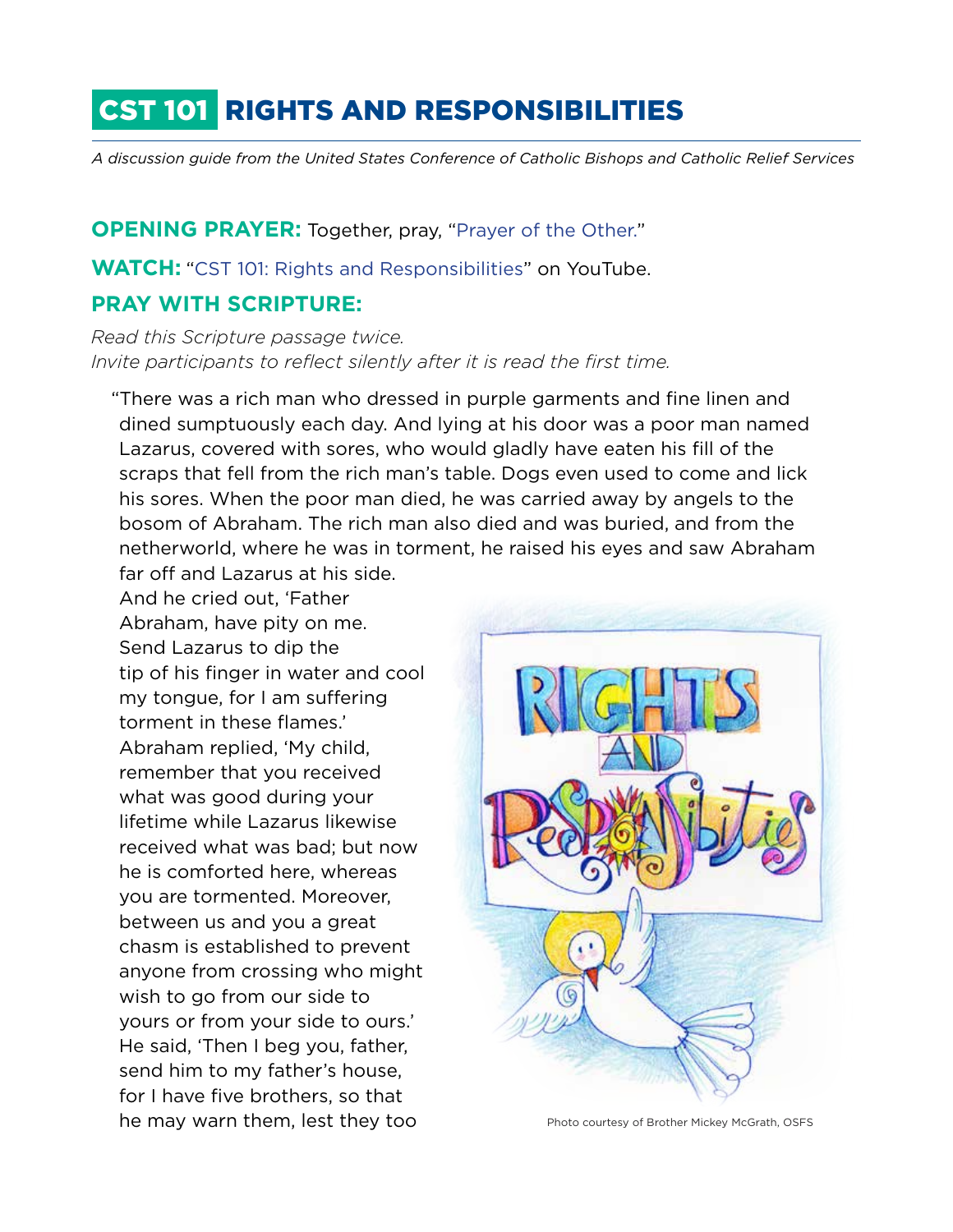come to this place of torment.' But Abraham replied, 'They have Moses and the prophets. Let them listen to them.' He said, 'Oh no, father Abraham, but if someone from the dead goes to them, they will repent.' Then Abraham said, 'If they will not listen to Moses and the prophets, neither will they be persuaded if someone should rise from the dead.'" *(Luke 16:19-31)*

### **SHARE:**

As you reflect on this passage, do you find yourself connecting more with Lazarus or the rich man? Why?

## **REFLECT ON TRADITION:**

*Read these passages aloud.*

"We must speak of man's rights. Man has the right to live. He has the right to bodily integrity and to the means necessary for the proper development of life, particularly food, clothing, shelter, medical care, rest, and, finally, the necessary social services. In consequence, he has the right to be looked after in the event of ill health; disability stemming from his work; widowhood; old age; enforced unemployment; or whenever through no fault of his own he is deprived of the means of livelihood."

—St. John XXIII, *Peace on Earth* (*[Pacem in Terris](http://w2.vatican.va/content/john-xxiii/en/encyclicals/documents/hf_j-xxiii_enc_11041963_pacem.html)*), no. 11

"In human society one man's natural right gives rise to a corresponding duty in other men; the duty, that is, of recognizing and respecting that right. Every basic human right draws its authoritative force from the natural law, which confers it and attaches to it its respective duty. Hence, to claim one's rights and ignore one's duties, or only half fulfill them, is like building a house with one hand and tearing it down with the other."

—St. John XXIII, *Peace on Earth* (*[Pacem in Terris](http://w2.vatican.va/content/john-xxiii/en/encyclicals/documents/hf_j-xxiii_enc_11041963_pacem.html)*), no. 30

# **DISCUSS:**

- Where do you see or hear about rights being violated in your community or around the world? Whose responsibility is it to ensure those rights are protected or fulfilled?
- How might God be inviting you to advocate to protect the rights you feel most passionate about, and to ensure that corresponding duties are fulfilled?

# **ACT:**

In the CST 101 video, we hear that one way we can help fulfill our own responsibility to work for the common good is by asking our elected representatives to enact policies that protect people's rights and responsibilities.